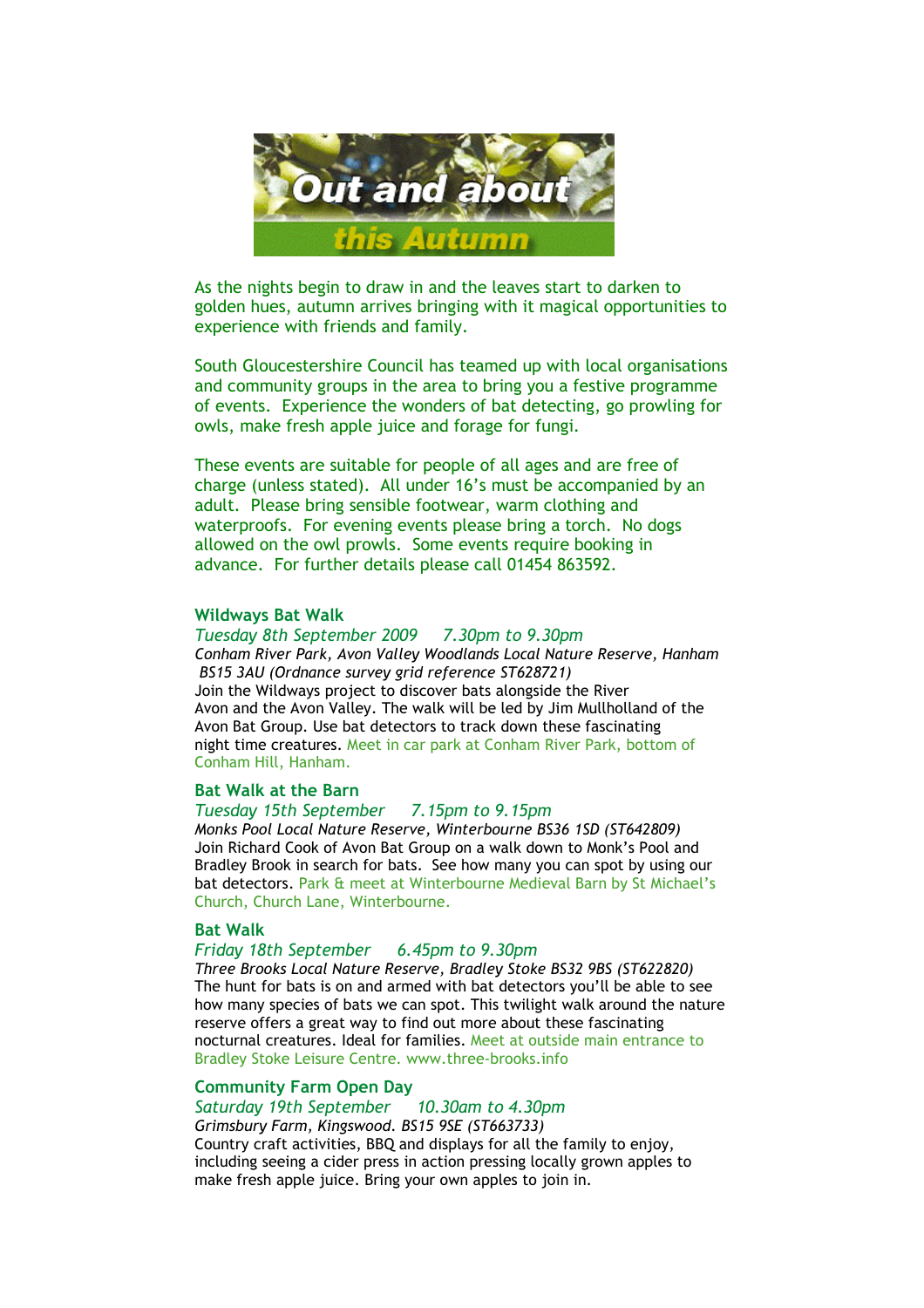# Bat Walk on the Common

# Tuesday 22nd September 7pm to 9pm

Yate Common, Yate. BS37 8RZ (ST700813)

Walk around the common and its woodland in search for bats. Let Richard Cook of Avon Bat Group introduce you to the magical mammals that can eat up to 3000 insects a night! Meet at the site entrance off the Westerleigh roundabout ('Road to Nowhere').

## Wildways Family Fun Day

Saturday 26th September 1pm to 4pm Page Park, Staple Hill BS16 5LG (ST655760)

A family fun day to celebrate the launch of the Wildways project. Activities include a family tree trail, owl encounters, outdoor play activities for children and a chance to press your own apple juice.

### Ridge Wood Local Nature Reserve Woodland Work Morning

Sunday 27th September 10am to 12noon

Ridge Wood, Chipping Sodbury BS37 7GP (ST724825) Help take part in woodland management activities. Meet at Jubilee Gardens entrance. www.ridge-wood.org.uk

### Reach for the Stars!

Tuesday 29th September (7.00pm for presentation, 8pm for night viewing)

Watkins Room, Old Grammar School, High Street, Chipping Sodbury BS37 6AH (ST727822)

An opportunity to learn more about sky at night. Talk by Callum Potter of the Cotswold Astronomy Society. If the skies are clear we will go to the wildflower meadow on St John's Park estate to view the night sky.

## Fungi Foray

### Tuesday 6th October 12.30pm to 1.30pm

Splatts Abbey Wood, Filton BS34 8JH (ST613781) Learn about the fungi of Splatts Abbey Wood in a convenient lunch time session. Meet at the woodland opposite the main entrance to the MOD Abbey Wood.

### Orchard Harvest Day

Sunday 11th October 10.30am to 3.30pm

Winterbourne Medieval Barn Trust, Church Road, Winterbourne BS36 1SD (ST642809)

Celebrate the richness and variety of English Fruit at this 14th Century historic barn. Taste food created from local produce and press your own fruit. Lots of other events and stalls on the day with activities for children. www.winterbournebarn.co.uk

## Fungi Foray

# Tuesday 13th October 2pm to 4pm

Huckford Quarry Local Nature Reserve, Winterbourne BS36 1EJ (ST654799) Join Justin Smith for a stroll around the quarry. A fascinating afternoon to learn about, find and identify fungi. Meet at steps down to Frome Walkway on Hicks Common Road, Winterbourne.

### Perry Pear Day

# Saturday 17th October 11am to 4pm

NT, Dyrham Park, Dyrham SN14 8ER (ST749758)

The National Trust is celebrating its Perry Cider from its own Pear Orchard. Come along for tastings and tips on growing your own pears and other soft and top fruit. Guided walks and produce for sale in the restaurant. National Trust charges apply. www.nationaltrust.org.uk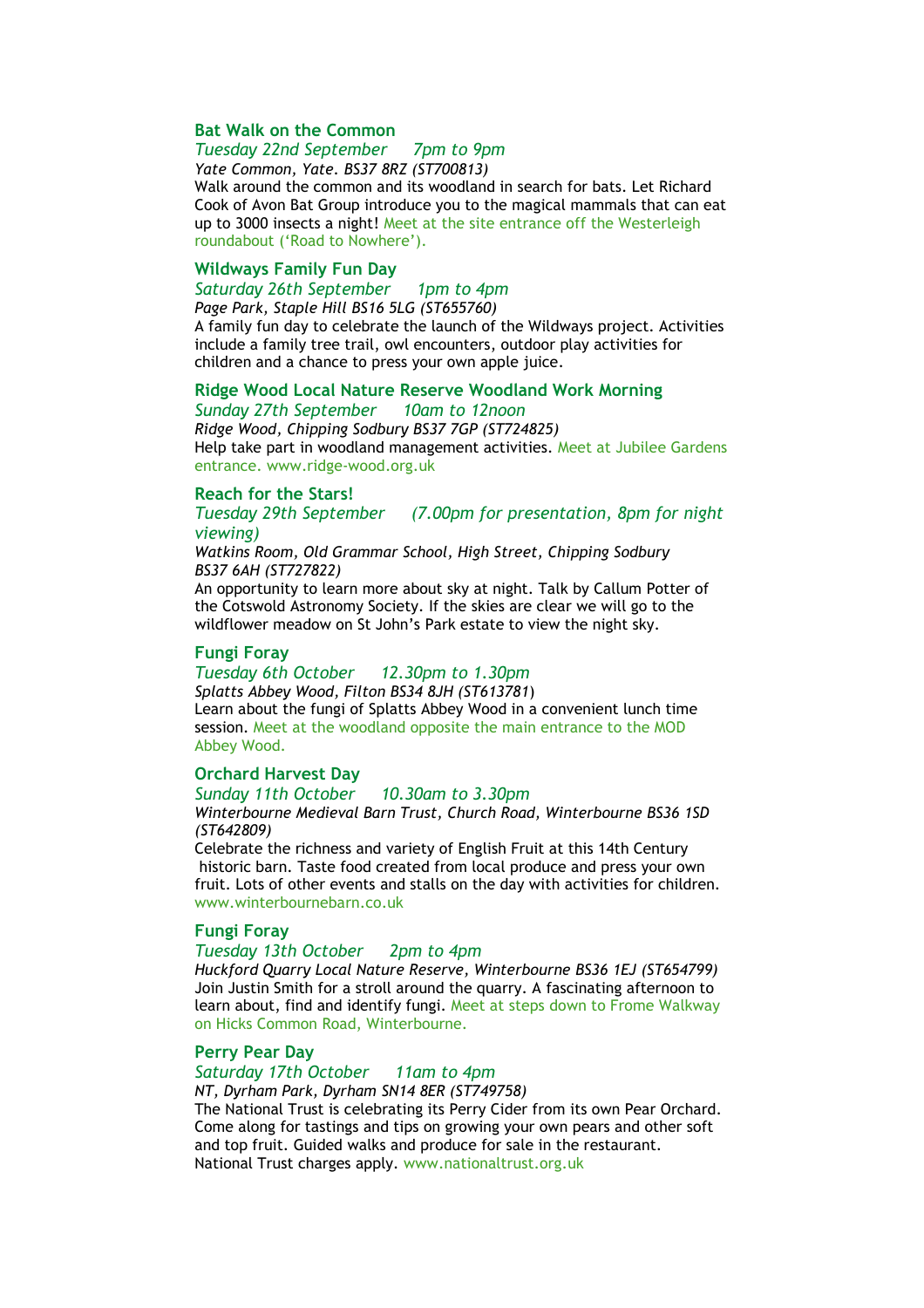## Short-eared Owl Evening

Sunday 18th October 5pm to 7pm

Aust Wharf, Old Passage, Aust BS35 4BG (ST563885) See Ian McGuire's illustrated talk on Short eared owls out in the field and then go searching for this magnificent bird on the foreshore of the River Severn. Meet at road overlooking Aust Wharf. This is a road situated off the A403 at Aust. www.wildowl.co.uk

## Fungi Foray

Tuesday 20th October 2pm to 4pm Filnore Woods, Thornbury BS35 3JB (ST637893)

Join local Fungi expert Justin Smith on this informative guided walk to look at different fungi species that can be identified. Meet outside the main entrance to Thornbury Leisure Centre.

### Apple Day at Willsbridge Mill, Willsbridge Hill

Sunday 25th October 12noon to 5pm

Avon Wildlife Trust, Willsbridge Valley Local Nature Reserve, Willsbridge BS30 6EX (ST664707)

A crop of fruity activities to celebrate Apple Day. Orchard games, display of traditional varieties, apple pressing, apple tasting, longest peel competition.

www.avonwildlifetrust.org.uk

#### Owl Prowl

#### Monday 26th October 7pm to 9pm

Conham River Park, Avon Valley Woodlands Local Nature Reserve, Hanham BS15 3AW (ST628721)

Take a twilight walk with Ian McGuire and hear him call for owls. You won't go home disappointed. Meet at Conham River Park Car Park, bottom of Conham Hill.

## Owl Prowl

## Tuesday 27th October 7pm to 9pm

Warmley Forest Park (scout hut), Warmley BS30 5JL (ST671735) Enjoy a magical evening with Ian McGuire as he talks about British Owls whilst on a walk around the Forest Park. Try calling for Tawny Owls and see what happens. Meet outside the scout hut on A420 in Warmley. 1 minute cycle from the Bristol and Bath Railway Path.

## Autumnal Antics

Wednesday 28th October 10.30 -12.30pm or 1.30-3.30pm Avon Wildlife Trust, Willsbridge Mill, Willsbridge Hill BS30 6EX (ST664707) Tree trekking and wild food walks to explore natures harvest. Using amazing colours and textures of Willsbridge Valley create your own natural sculpture. Half term holiday family drop in event. Booking not necessary. £6/child (4yrs plus) Adults FREE www.avonwildlifetrust.org.uk

### Woodland Owl Prowl

### Wednesday 28th October 7pm to 9pm

Ridge Wood Local Nature Reserve, Chipping Sodbury BS37 7GP (ST724825) Walk led by Ian McGuire. The paths are mostly suitable for pushchairs and wheelchairs. Meet at the Quarry Road site entrance.

### Prowling Owls on the Common!

Thursday 29th October 7pm to 9pm Yate Common BS37 8RZ (ST700813) Walk to be led by Ian McGuire. The terrain is unsuitable for pushchairs and wheelchairs. Meet at the site entrance off the Westerleigh roundabout ('Road to Nowhere').